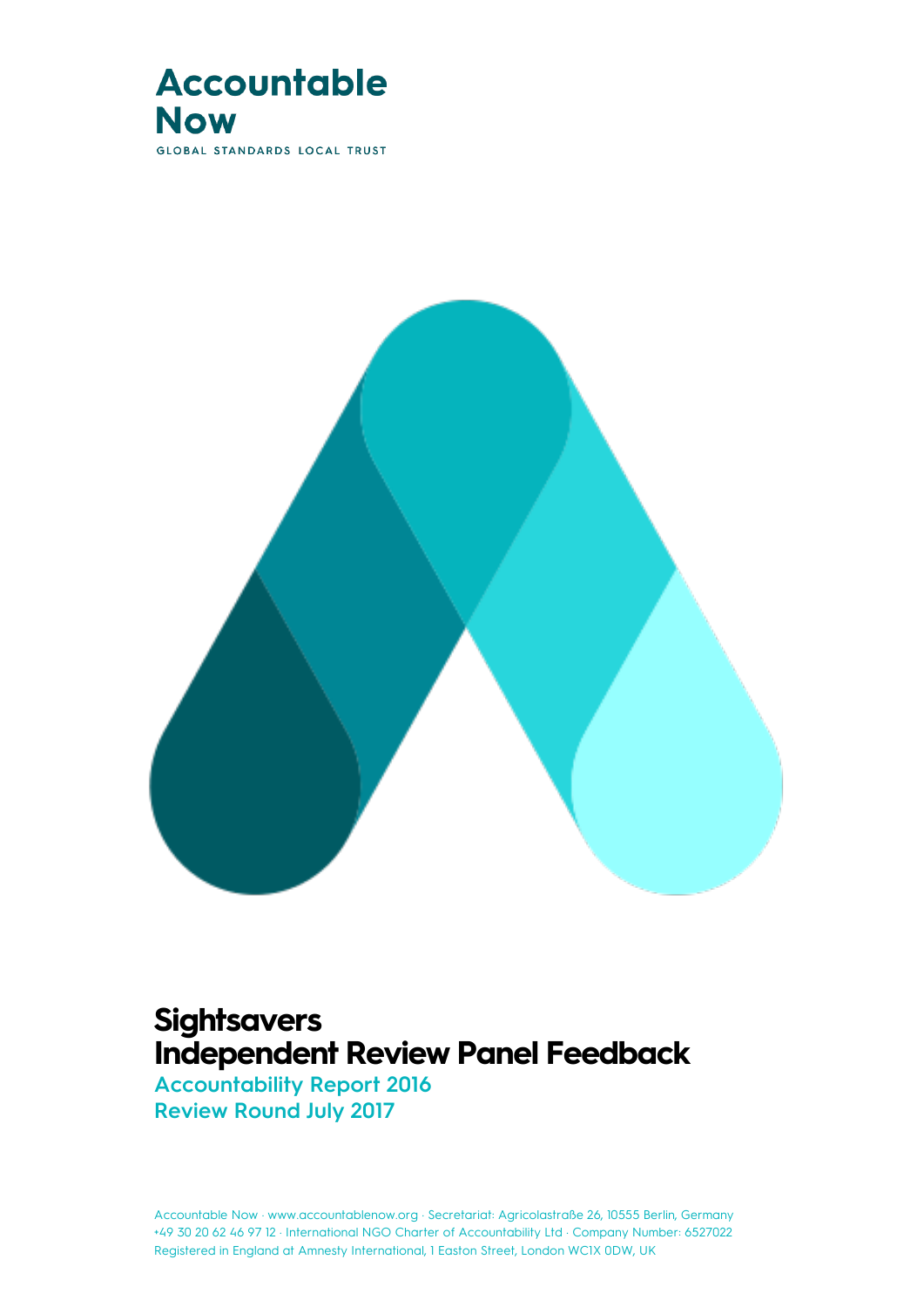

## **Sightsavers Feedback from the Independent Review Panel**

**Review Round July 2017**

### **07 September 2017**

Dear Caroline Harper,

Thank you for submitting your Accountability Report. We, the Independent Review Panel of Accountable Now, appreciate your efforts to continuously strengthen accountability to communities, local partners, supporters, staff, donors, or other key constituencies. Our key focus is on accountability to those you serve. It is against this background that we critically discussed your report and came to the individual assessment below. Before we share this with you, however, we want to highlight a few issues of concern that we found throughout most of the nine reports assessed in the last review round.

#### **Closing the feedback loop with stakeholders (NGO2, NGO9)**

A [recent study](http://accountablenow.org/wp-content/uploads/2017/01/Survey-on-the-Excellence-of-CSO-Accountability_June-2016.pdf) on 40 international civil society organisations' (CSOs') accountability practices – conducted by the *direct impact group* on behalf of Accountable Now – revealed that only three out of these 40 CSOs responded with an appropriate answer to a complaint test within three weeks.

This is alarming. All Members of Accountable Now should have a fully functioning feedback mechanisms in place. However, when checking your reports we found a consistent lack of reporting filed complaints per type, quantity, and region as well as a total lack of information on how they were resolved. We believe this is not an acceptable level of accountability. CSOs should not only have a mechanism in place but should first be capturing complaints with the appropriate level of detail and then monitoring their resolution and agreeing what actions need to be taken to ensure the same issues do not arise.

[Feedback Labs,](http://feedbacklabs.org/) with whom Accountable Now collaborated on the *[People-](https://accountablenow.org/future-accountability/people-powered-decision-making/)[Powered Accountability](https://accountablenow.org/future-accountability/people-powered-decision-making/)* project, also serve as a valuable source of information on how to close feedback loops.

## **Collaboration with partners, communities and**

#### **networks (NGO6, EC7 & SO1)**

As part of the 12 [Accountability Commitments,](http://accountablenow.org/accountability-in-practice/our-accountability-commitments/) Accountable Now Members commit to working in genuine partnership with local communities and partners. With increased globalisation of information, more empowered citizens engage and civic space is challenged, it becomes ever more important to help local communities and partners to thrive. However, we found that coordination with local communities is still an overall weakness area among the Accountability Reports we received. Some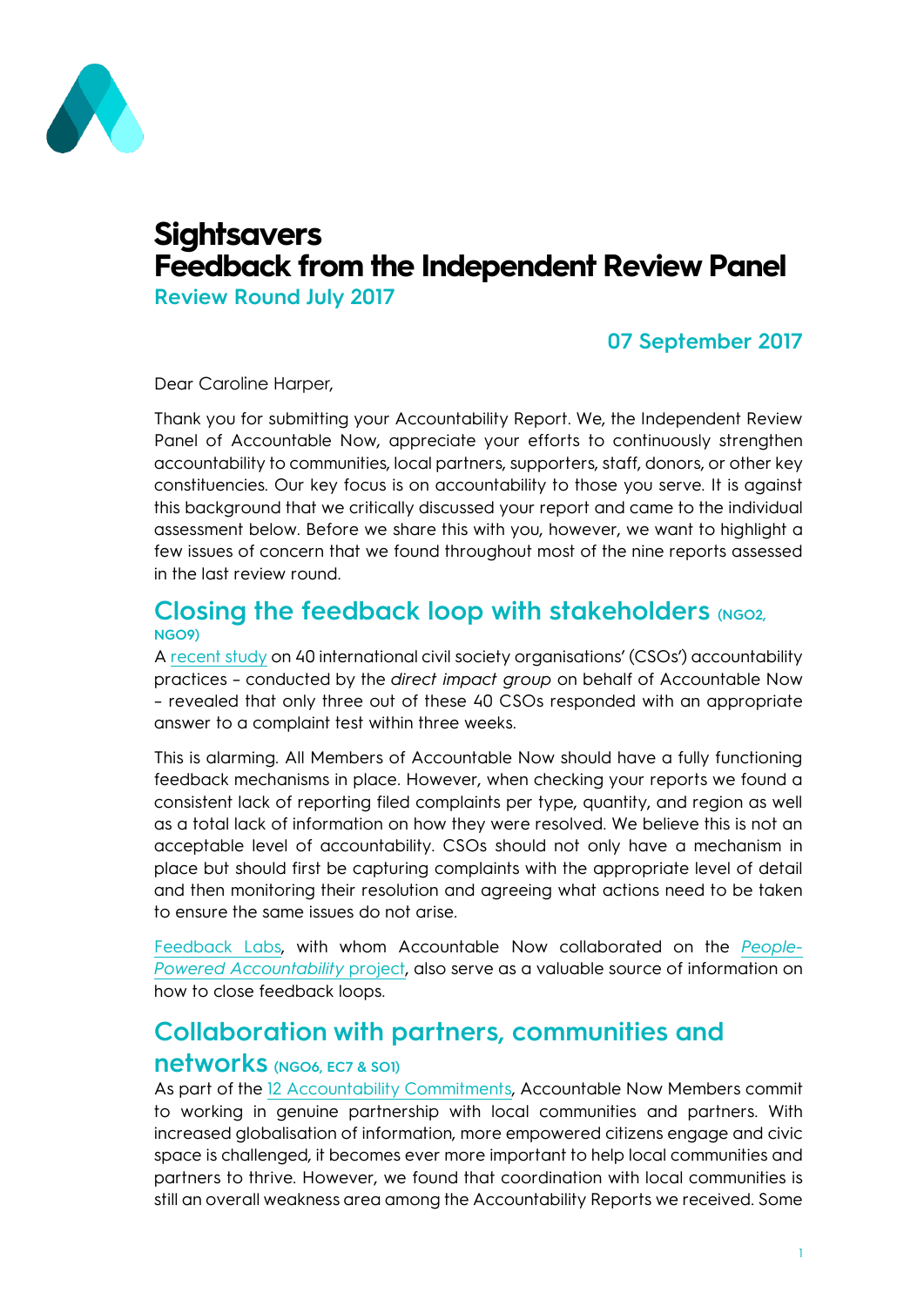

"common" ICSO practices can have intended or unintended consequences on local communities. We would thus like to particularly highlight a lack of contributions to building local capacity and resources. Do you take into account local market conditions and think about working alongside local organisations building their capacity? We suggest that ICSOs should start to consider their impact on the sustainability and independence of local civil society in all their work (such as planning, budgeting, economic impact, etc.).

### **Adding to what people do to improve their lives (NGO3)**

To state the obvious, impact measurement is important. However, many evaluations mentioned in received Accountability Reports focus on collecting relatively large amounts of data on people reached, however, this does not tell us much about the improvement in their lives. Moreover, we should critically ask ourselves: What is the ICSO's credit in this improvement and what positive impact is actually due to the people and beneficiaries themselves?

While we are of course aware that resources are limited, there is clearly no substitute for a robust and honest impact evaluation of our programmes and activities.

## **Organisation-specific feedback to Sightsavers:**

Sightsavers' interim report demonstrates a strong institutional commitment to accountability and improvement in some areas. Numerous internal and external strategies, tools and processes have been developed or updated over the past year, including an Open Information Policy in response to Accountable Now's impact study.

Examples of good practice include: a thorough MEL system which is aligned with strategic objectives (NGO3), publication of policy positions on the Sightsavers website (NGO5), a visualised partnership framework with individual toolkits (NGO6), and a proactive approach of fostering a positive work environment and tackling possible issues before they fully develop (NGO9). The production of an annual Inclusion Report, and expanding the role of HR operations to cover social inclusion, is also noted positively as evidence of Sightsavers' accountability and commitment to the implementation of its Empowerment and Inclusion Strategy 2015.

Promotion of Accountable Now membership on the Sightsavers [website,](https://www.sightsavers.org/about-us/governance/https:/www.sightsavers.org/about-us/governance/) including a prominent link to Sightsavers' [complaints policy,](https://www.sightsavers.org/wp-content/uploads/2017/02/Complaints_policy_February_2017.pdf) is commended.

A lack of statistics on workforce training or evidence about the effectiveness of training (LA10), as well as failure to answer the Panel's questions the completion of performance and development reviews (LA12) and workforce grievances (NGO9) constitute minor areas of weakness. The Panel would like to see progress in the next report, or clarification as to why these areas have not been addressed.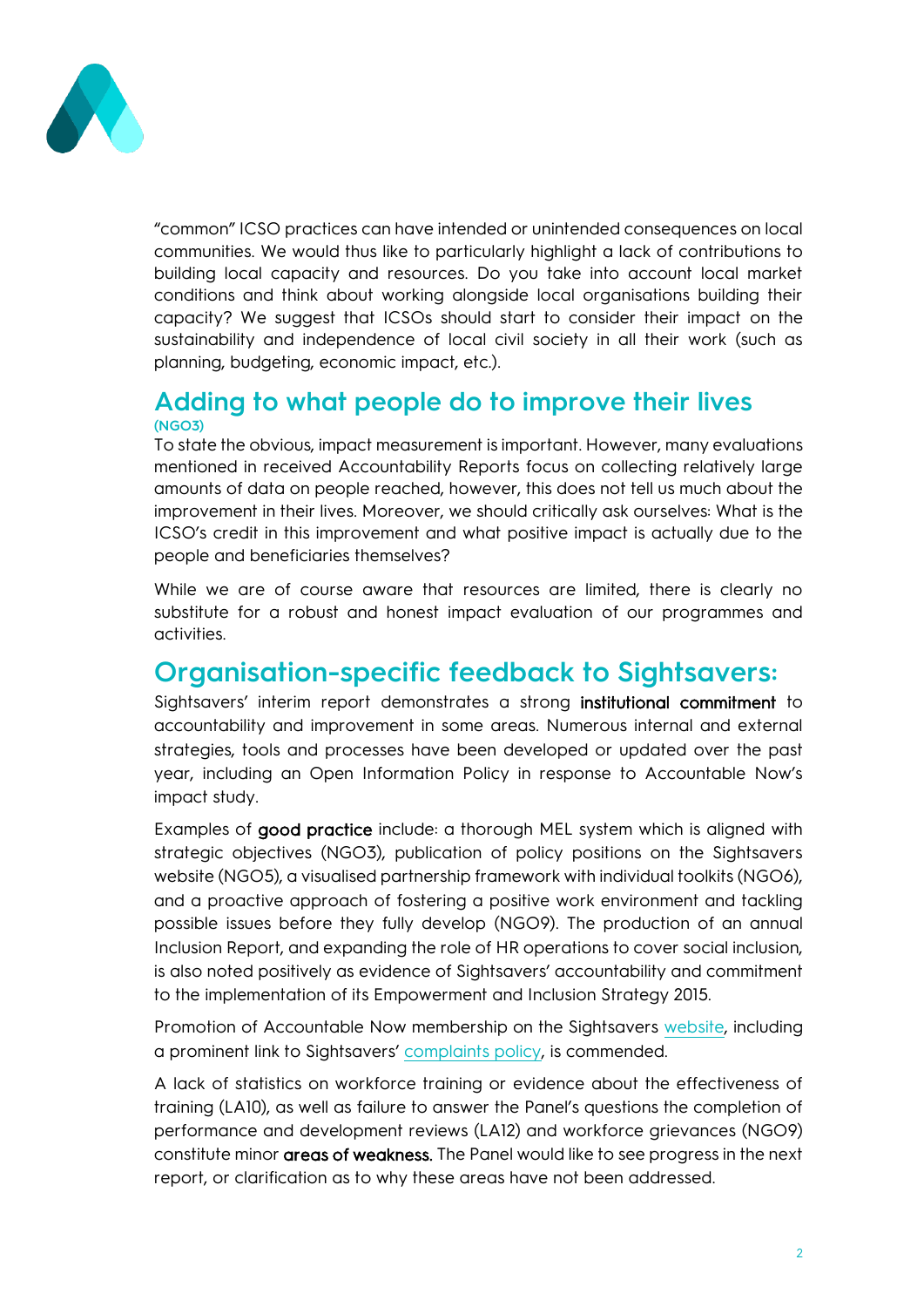

Our intention is that this feedback letter, and any response you may wish to provide, is made publicly available on the Accountable Now website along with your report – as it is the case with all previously reviewed reports. However, should there be errors of fact in the feedback above or in the note below; we would of course wish to correct these before publication. Please share any comments or amendments by 22 September 2017.

If you have any other feedback or comments on our work, please share them with us by sending them to the Accountable Now Secretariat.

Yours sincerely,

huitin DWZ luch Rillof

Mihir Bhatt Rhonda Chapman John Clark Louise James

Je Clark LGames

Nettingri

horateste murad \_

Jane Kiragu Nora Lester Murad Saroeun Soeung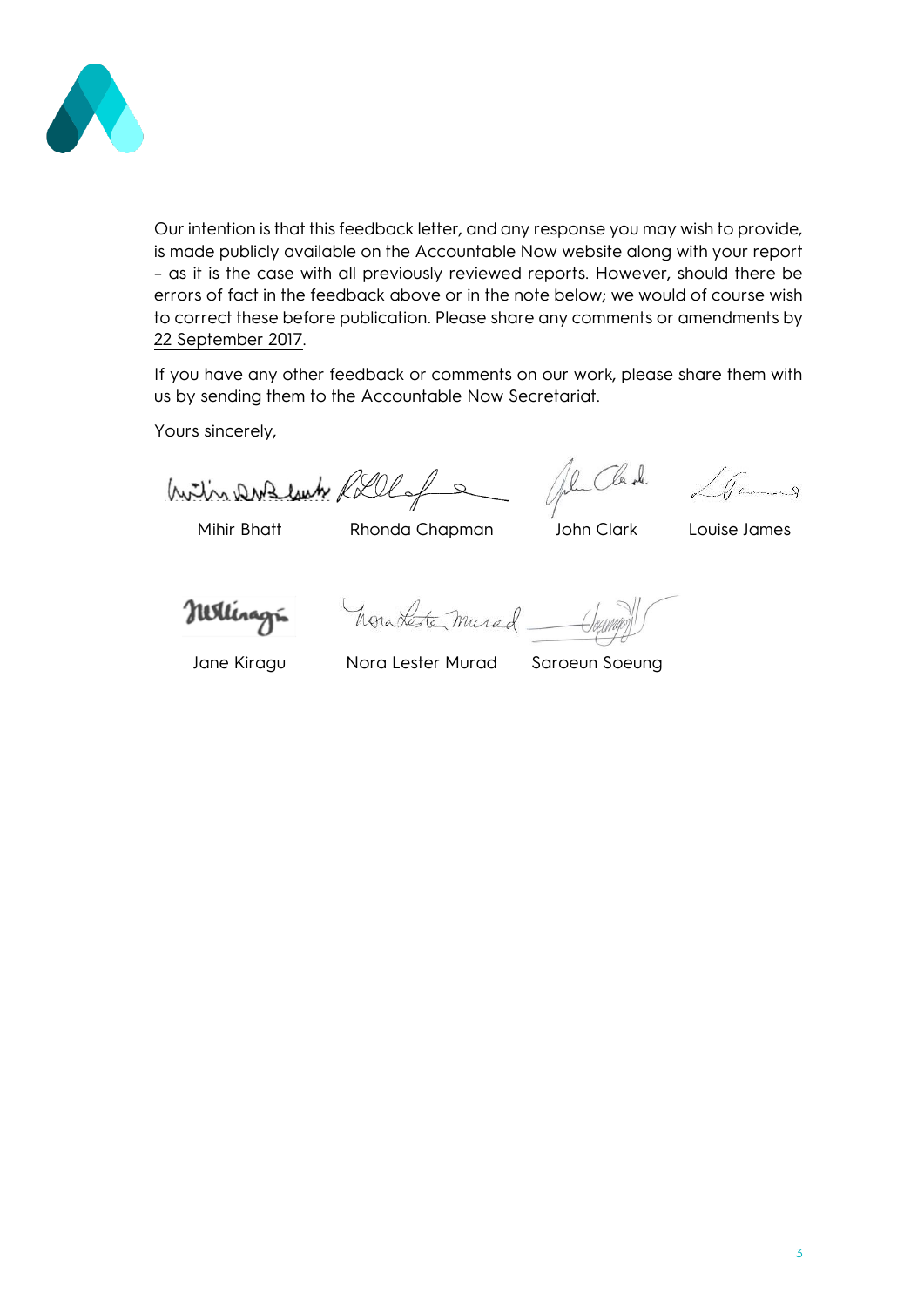

## **Cover Note on Sightsavers's Accountability Report 2016**

**Review Round July 2017**

# PROFILE DISCLOSURES

### I. Strategy and Analysis

| 1.1 | <b>Statement from the most senior decision-maker</b>                                                                                                                                                                                                                                                                                                                                                                                                                                                                                                                                                                                                                                |
|-----|-------------------------------------------------------------------------------------------------------------------------------------------------------------------------------------------------------------------------------------------------------------------------------------------------------------------------------------------------------------------------------------------------------------------------------------------------------------------------------------------------------------------------------------------------------------------------------------------------------------------------------------------------------------------------------------|
|     | Fully addressed                                                                                                                                                                                                                                                                                                                                                                                                                                                                                                                                                                                                                                                                     |
|     | Sightsavers' interim accountability report opens again with a<br>strong statement from CEO Caroline Harper. The statement refers<br>to the negative impacts of the exit of the UK from the EU, as well as<br>reduced development funding in the US. However, Sightsavers'<br>finances remain strong and the organisation aims to remain agile<br>in order to overcome these obstacles.                                                                                                                                                                                                                                                                                              |
|     | The SDGs are pinpointed as the bedrock of Sightsavers' work, with<br>reference to work on data disaggregation which is helping<br>redesign programmes. The Panel looks forward to more details<br>about this focus on the SDGs, the results of the work and the<br>changes to programmes in the next report.                                                                                                                                                                                                                                                                                                                                                                        |
|     | Accountable Now's impact study is referenced as an important<br>development in Sightsavers' accountability work, and the Panel is<br>pleased to hear that an Open Information Policy has been<br>introduced as a result. The panel would appreciate to receive an<br>update on the resilience of the Open Information Policy and<br>emerging lessons, if any. Strategy updates for specific areas of<br>work, as well as forward-thinking approaches to risk management<br>and possible media crises, are commended. The panel was very<br>pleased to see how the membership of Accountable Now and the<br>Independent panel support were helpful in the submission to<br>Givewell. |
|     | The open publication of the SIM card results on Sightsavers'<br>website is once again noted positively,                                                                                                                                                                                                                                                                                                                                                                                                                                                                                                                                                                             |
|     | Sightsavers' successes are reflected in their positive performance<br>results – with increased output and reach in most categories – as                                                                                                                                                                                                                                                                                                                                                                                                                                                                                                                                             |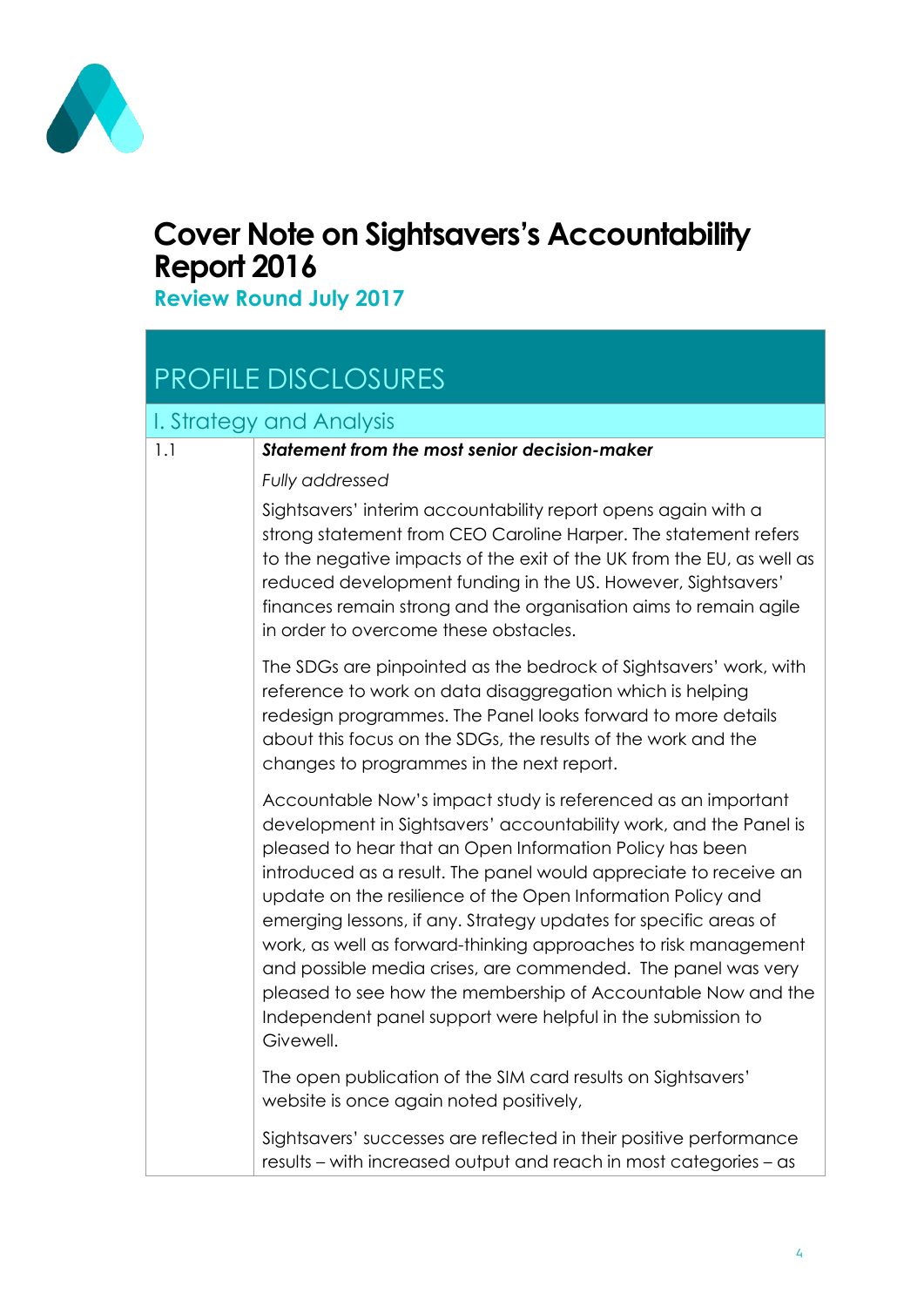

well as its recognition as the top customer service provider amongst UK charities.

### Material Changes

Numerous changes are identified, relating to Sightsavers' strategy, governance, programmes, management, and fundraising. The evident efforts to improve strategies, processes and tools across the range of Sightsavers' operations (both internal and external) are commended.

The Panel looks forward to learning about the implementation and initial results of the Refractive Error Strategy and NTD overarching strategy in Sightsavers' next report. It would be interesting to know which strategic gaps were identified in the Eye Health strategy refocus, and which thematic focus areas have been selected to concentrate on going forward.

The introduction of an Annual Inclusion Report is appreciated, as it includes comprehensive coverage of diversity. In the next report, the Panel would be interested in learning about initiatives on promoting voice, agency and empowerment, particularly how promoting political participation through inclusive elections has been rolled out in West Africa and any lessons that have emerged.

The Panel was pleased to see that Accountable Now's impact study led to the identification of a need for an Open Information Policy, and that one was developed and launched in 2016, and published online.

Establishment of a Social Inclusion working group is noted with interest, and the Panel is interested in reading about initial outcomes and achievements in the next report.

The provision of programmatic information on the IATI website is commended as a mechanism for transparency. Development of a Child Safeguarding Policy is also appreciated; the Panel would be interested in seeing the policy once it is adopted.

It would be useful to know how the Lobby Return process works and the extent to which this supports the transparency of those seeking to lobby Ministers and Permanent Secretaries.

The Panel congratulates Sightsavers on the recognition of their successes through numerous awards in 2016, particularly relating to the improvement of supply chain operations as a form of accountability to consumers.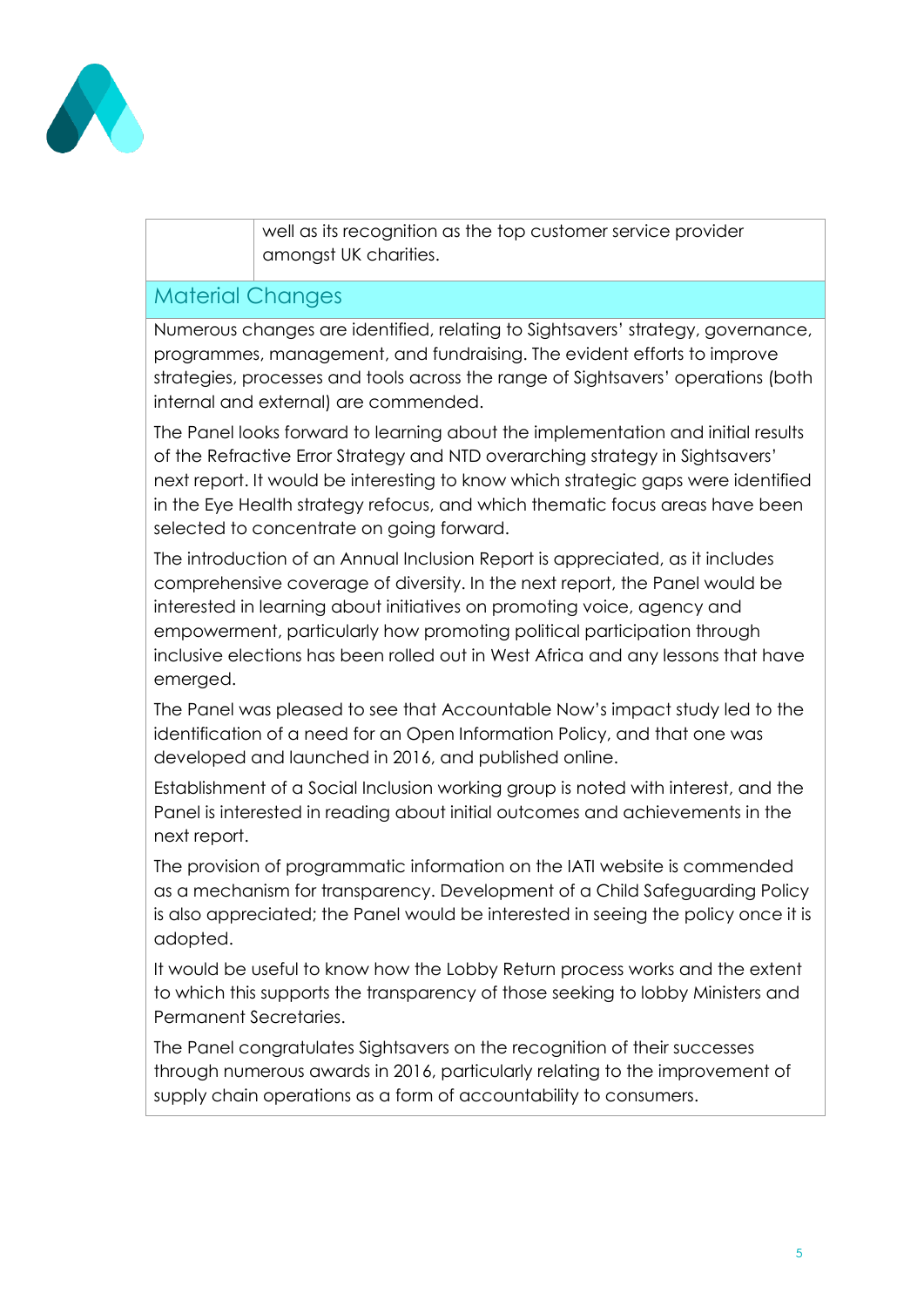

# PERFORMANCE INDICATORS

## IV. Human Resource Management

| <b>LA10</b> | <b>Workforce training</b>                                                                                                                                                                                                                                                                                                                                                                                                                                                                                                                                                                                                                                                                                                            |
|-------------|--------------------------------------------------------------------------------------------------------------------------------------------------------------------------------------------------------------------------------------------------------------------------------------------------------------------------------------------------------------------------------------------------------------------------------------------------------------------------------------------------------------------------------------------------------------------------------------------------------------------------------------------------------------------------------------------------------------------------------------|
|             | Partially addressed                                                                                                                                                                                                                                                                                                                                                                                                                                                                                                                                                                                                                                                                                                                  |
|             | Sightsavers' efforts and investments relating to workforce training are<br>lauded. The organisation demonstrates a strong commitment to the<br>training of line managers in 2016, with the introduction of internal<br>Knowledge Cafes and additional support for new managers. It is good<br>to see that the upcoming Knowledge Cafe series is planned to be<br>complementary to the new Personal Development Review process,<br>and that there is an effort to train staff in Africa on people<br>management issues too. The institutional support for developing<br>managers' feedback skills is also appreciated. The Panel looks forward<br>to outcomes and evidence of the successes of these trainings in the<br>next report. |
|             | The Panel is also interested in knowing whether trainings are provided<br>to other employees beyond line managers. There is reference to<br>Performance Improvement Plans (PIPs) for staff who need extra<br>support, and the Panel is pleased to note that this has resulted in<br>improved performance in some cases. Are there more proactive<br>trainings offered to a broad range of staff, not just those who<br>specifically require performance improvements?                                                                                                                                                                                                                                                                |
| <b>LA12</b> | Performance development process                                                                                                                                                                                                                                                                                                                                                                                                                                                                                                                                                                                                                                                                                                      |
|             | Addressed                                                                                                                                                                                                                                                                                                                                                                                                                                                                                                                                                                                                                                                                                                                            |
|             | The Panel was pleased to see that Sightsavers responded to the<br>feedback from the 2015 employee survey regarding the need to<br>improve performance development processes. In response to a<br>further survey in early 2017, Sightsavers is implementing training for<br>managers on giving effective feedback, and has moved to regular<br>reviews of personal and team objectives rather than annual<br>appraisals.                                                                                                                                                                                                                                                                                                              |
|             | The interim report mentions that completion rates will not be<br>monitored due to these reviews being conducted on a rolling basis.<br>However, formal development reviews will still be conducted for each<br>staff member every 12 months, and the Panel would be interested in<br>the completion rates for these - particularly in light of the fact that                                                                                                                                                                                                                                                                                                                                                                         |